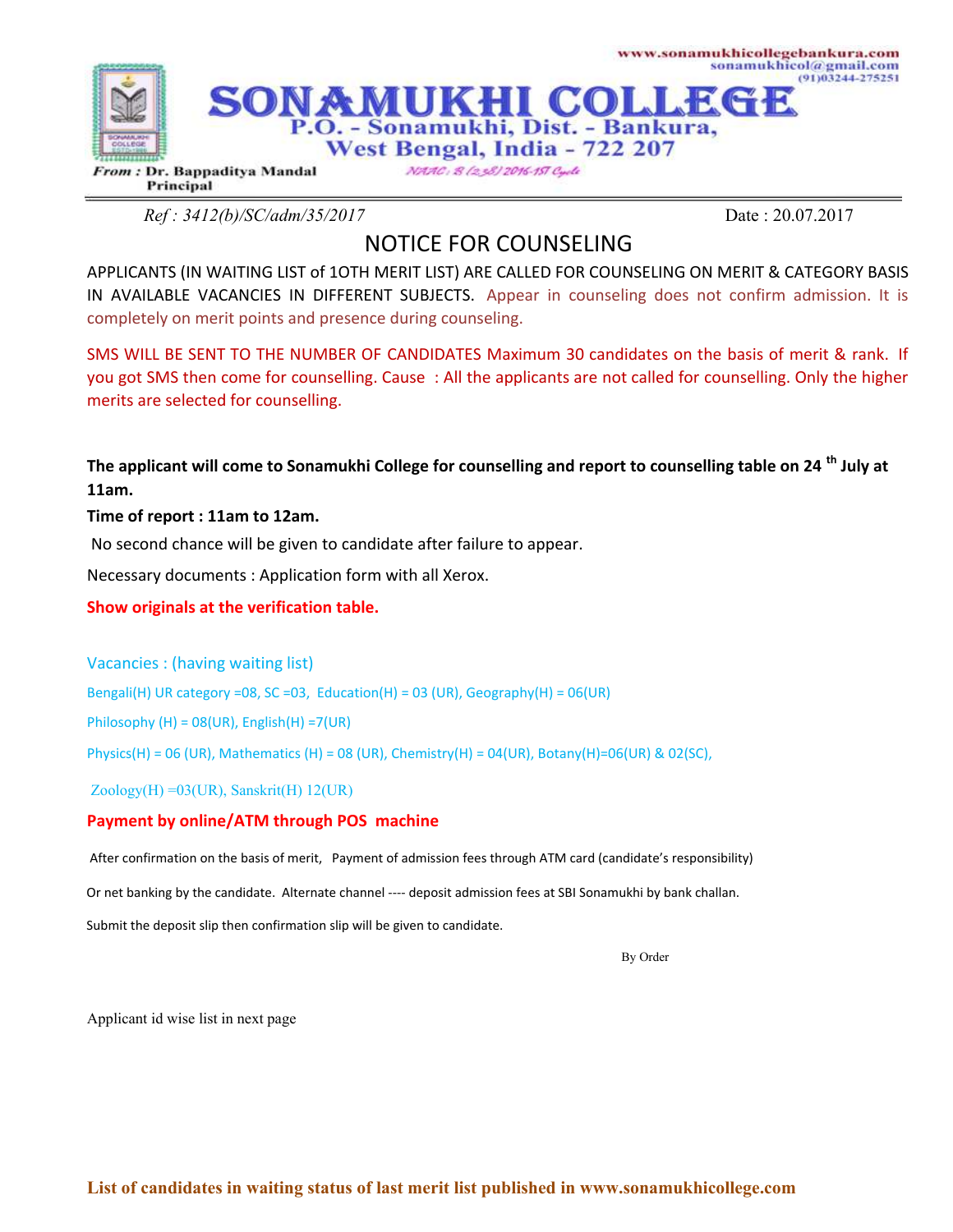| Reg. No.               | Name                                | Category                    | Marks-1          | Marks-2          | Marks-3          | Mark             | Marks-5          | Marks-6          | <b>Score</b>     | <b>Status</b>                                              |
|------------------------|-------------------------------------|-----------------------------|------------------|------------------|------------------|------------------|------------------|------------------|------------------|------------------------------------------------------------|
| 71700010               | <b>DEBJIT NAG</b>                   | PHSH-UR                     | 86.000           | 82.000           | 50.000           | 90.000           | 58.000           | 38.000           | 31.200           | <b>Waiting Position: 13</b>                                |
| 171700036              | RITTICK KUMAR CHANDRA               | <b>ENGH-UR</b>              | 78.000           | 86.000           | 80.000           | 50.000           | 57.000           | 77.000           | 75.600           | <b>Waiting Position: 14</b>                                |
| 171700042              | <b>SHARMILA DUTTA</b>               | Phil UR                     | 62.000           | 53.000           | 54.000           | 72.000           | 70.000           | 60.000           | 63.600           | <b>Waiting Position: 14</b>                                |
| 171700042              | SHARMILA DUTTA                      | <b>SNS-UR</b>               | 62.000           | 53.000           | 54.000           | 72.000           | 70.000           | 60.000           | 63.600           | <b>Waiting Position: 19</b>                                |
| 171700045              | <b>SANGRAM KARMAKAR</b>             | PHSH-UR                     | 84.000           | 88.000           | 63.000           | 87.000           | 73.000           | 76.000           | 81.600           | <b>Waiting Position: 10</b>                                |
| 171700047              | PALLABI CHAKRABARY                  | <b>EDC-UR</b>               | 74.000           | 67.000           | 71.000           | 60.000           | 77.000           | 66.000           | 71.000           | <b>Waiting Position: 5</b>                                 |
| 71700048               | NITAI PADA KUNDU                    | PHSH-UR                     | 91.000           | 84.000           | 80.000           | 71.000           | 78.000           | 62.000           | 80.800           | <b>Waiting Position: 15</b>                                |
| 171700066              | <b>PIJUS DEY</b>                    | Phil UR                     | 68.000           | 84.000           | 50.000           | 54.000           | 66.000           | 0.000            | 64.400           | <b>Waiting Position: 8</b>                                 |
| 171700071              | <b>BANASREE SARKAR</b>              | Bengh(UR)                   | 88.000           | 78.000           | 78.000           | 74.000           | 71.000           | 44.000           | 77.800           | <b>Waiting Position: 6</b>                                 |
| 171700077              | <b>DOLAN NAG</b>                    | Bengh(UR)                   | 82.000           | 70.000           | 73.000           | 77.000           | 70.000           | 84.000           | 77.200           | <b>Waiting Position: 26</b>                                |
| 171700110              | SOUMYADIP DEY                       | <b>CEMH-UR</b>              | 86.000           | 88.000           | 62.000           | 66.000           | 71.000           | 82.000           | 78.600           | <b>Waiting Position: 1</b>                                 |
| 71700132               | <b>UPRABHAT MAJURI</b>              | tmh-UR                      | 32.000           | 74.000           | 8.000            | 5.00             | 2.000            | 7.000            | 78.400           | Vaiting Position: 29                                       |
| 171700140              | <b>BINOY GORAI</b>                  | Phil UR                     | 65.000           | 56.000           | 64.000           | 58.000           | 65.000           | 47.000           | 61.600           | <b>Waiting Position: 25</b>                                |
| 171700143              | ABHIJIT GHOSH                       | GeohUR                      | 78.000           | 80.000           | 90.000           | 84.000           | 72.000           | 85.000           | 83.400           | <b>Waiting Position: 1</b>                                 |
| 171700146              | <b>SUDIP MODAK</b>                  | <b>ENGH-UR</b>              | 72.000           | 85.000           | 80.000           | 75.000           | 62.000           | 68.000           | 76.000           | <b>Waiting Position: 6</b>                                 |
| 171700167              | SUPRITI KARMAKAR                    | Bengh(UR)                   | 84.000           | 63.000           | 82.000           | 73.000           | 77.000           | 70.000           | 77.200           | <b>Waiting Position: 27</b>                                |
| 71700175               | <b>SOUVIK NANDI</b>                 | tmh-UR<br>$tmh$ -I IR       | 000.08           | 77.000           | 6.000            | 7000             | 2.000<br>7.000   | 2.000            | 79.600           | <b>Waiting Position: 4</b>                                 |
| 71700177<br>171700184  | <b>OUVIK BANERJE</b><br>PRIYA LOHAR |                             | 3.000<br>63.000  | 6.000            | 5.000            |                  | 57.000           | 3.000<br>68.000  | 78.200           | Vaiting Position: 31                                       |
| 171700199              | MOUSENA KUNDU                       | Bengh(SC)<br>Phil UR        | 71.000           | 53.000<br>50.000 | 65.000<br>53.000 | 76.000<br>66.000 | 65.000           | 53.000           | 65.800<br>61.600 | <b>Waiting Position: 20</b>                                |
| 171700205              | <b>TAPAS DAS</b>                    | <b>CEMH-UR</b>              | 80.000           | 72.000           | 76.000           | 75.000           | 74.000           | 85.000           | 78.000           | <b>Waiting Position: 27</b><br><b>Waiting Position: 11</b> |
| 171700230              | <b>SOUVIK DATTA</b>                 | <b>CEMH-UR</b>              | 74.000           | 84.000           | 77.000           | 76.000           | 84.000           | 50.000           | 77.420           | <b>Waiting Position: 15</b>                                |
| 171700233              | <b>TRISUL SADHU</b>                 | PHSH-UR                     | 80.000           | 90.000           | 63.000           | 88.000           | 30.000           | 70.000           | 81.600           | <b>Waiting Position: 11</b>                                |
| 171700235              | <b>ABHRADEEP PATRA</b>              | PHSH-UR                     | 81.000           | 81.000           | 93.000           | 70.000           | 86.000           | 56.000           | 82.200           | <b>Waiting Position: 5</b>                                 |
| 171700266              | HARADHAN BAIRAGYA                   | <b>CEMH-UR</b>              | 78.000           | 74.000           | 76.000           | 87.000           | 74.000           | 73.000           | 77.022           | <b>Waiting Position: 20</b>                                |
| 171700273              | ANIMESH BID                         | GeohUR                      | 80.000           | 66.000           | 95.000           | 83.000           | 90.000           | 0.000            | 82.800           | Waiting Position: 16                                       |
| 171700281              | <i>RANA DAS</i>                     | <b>CEMH-UR</b>              | 80.000           | 81.000           | 74.000           | 87.000           | 70.000           | 70.000           | 78.400           | <b>Waiting Position: 4</b>                                 |
| 71700281               | <b>ANA DAS</b>                      | $tmh$ -UR                   |                  | 1.000            | 4.000            |                  | 0.000            |                  | 78.400           |                                                            |
| 171700288              | GARGI SHYAM                         | GeohUR                      | 90.000           | 73.000           | 90.000           | 86.000           | 76.000           | 33.000           | 83.000           | Waiting Position: 11                                       |
| 171700307              | SHYAMALI PAL                        | GeohUR                      | 80.000           | 72.000           | 92.000           | 81.000           | 80.000           | 82.000           | 83.000           | Waiting Position: 14                                       |
| 171700321              | PRIYA ACHARJYA                      | GeohUR                      | 81.000           | 70.000           | 87.000           | 80.000           | 80.000           | 87.000           | 83.000           | <b>Waiting Position: 13</b>                                |
| 171700323              | <b>SUMAN GHOSH</b>                  | <b>ENGH-UR</b>              | 80.000           | 75.000           | 85.000           | 72.000           | 65.000           | 0.000            | 75.400           | <b>Waiting Position: 21</b>                                |
| 171700327              | NIRUPAM ROY                         | <b>BOTG-UR</b>              | 87.000           | 92.000           | 51.000           | 50.000           | 90.000           | 39.000           | 74.000           | Waiting Position: 11                                       |
| 171700331              | KAJAL SARKAR                        | Bengh(SC)                   | 70.000           | 81.000           | 50.000           | 60.000           | 56.000           | 65.000           | 66.400           | <b>Waiting Position: 14</b>                                |
| 171700334              | SHATABDI MANDAL                     | Bengh(SC)                   | 90.000           | 80.000           | 58.000           | 51.000           | 50.000           | 0.000            | 65.800           | <b>Waiting Position: 19</b>                                |
| 71700335               | <b>OURAV MAHANTY</b>                |                             | 0.000            | 6.000            | 4.000            |                  | 6.000            |                  | 8.800            | <b>Vaiting Position: 19</b>                                |
| 171700344              | SUDIPTA GHORUI                      | Bengh(UR)                   | 75.000           | 70.000           | 76.000           | 84.000           | 81.000           | 0.000            | 77.200           | <b>Waiting Position: 30</b>                                |
| 171700348              | PRIYA BHANDARI                      | Phil UR                     | 73.000           | 50.000           | 64.000           | 75.000           | 62.000           | 0.000            | 64.800           | <b>Waiting Position: 4</b>                                 |
| 171700351              | <b>JOYDIP ROY</b>                   | <b>SNS-UR</b>               | 76.000           | 63.000           | 64.000           | 62.000           | 53.000           | 0.000            | 63.600           | Waiting Position: 22                                       |
| 171700367              | <b>SOUVIIK ROY</b>                  | <b>BOTG-UR</b>              | 82.000           | 81.000           | 60.000           | 57.000           | 85.000           | 62.000           | 74.000           | <b>Waiting Position: 10</b>                                |
| 171700369              | SONAI PAL                           | <b>BOTG-UR</b>              | 85.000           | 81.000           | 58.000           | 64.000           | 57.000           | 83.000           | 74.200           | <b>Waiting Position: 4</b>                                 |
| 171700374              | <b>DIBYA PATRA</b>                  | Phil UR                     | 73.000           | 50.000           | 56.000           | 71.000           | 68.000           | 0.000            | 63.600           | <b>Waiting Position: 15</b>                                |
| 171700384<br>171700391 | SOUMEN KARAK<br><b>MUNMUN NANDI</b> | Bengh(UR)<br><b>BOTG-UR</b> | 76.000<br>84.000 | 63.000<br>65.000 | 81.000<br>90.000 | 81.000<br>66.000 | 75.000<br>66.000 | 76.000<br>57.000 | 77.800<br>74.200 | <b>Waiting Position: 8</b>                                 |
| 171700412              | <b>BEAUTY GHOSH</b>                 | Phil UR                     | 48.000           | 43.000           | 74.000           | 63.000           | 56.000           | 70.000           | 62.200           | <b>Waiting Position: 6</b><br><b>Waiting Position: 21</b>  |
| 171700416              | PARTHA KARAK                        | Bengh(UR)                   | 80.000           | 45.000           | 92.000           | 90.000           | 70.000           | 55.000           | 77.400           | <b>Waiting Position: 22</b>                                |
| 171700421              | <b>DEBJIT ROY</b>                   | <b>BOTG-UR</b>              | 80.000           | 73.000           | 70.000           | 42.000           | 64.000           | 80.000           | 73.400           | <b>Waiting Position: 19</b>                                |
| 171700438              | <b>ARPITA SINGHA</b>                | <b>ENGH-UR</b>              | 84.000           | 70.000           | 70.000           | 84.000           | 67.000           | 61.000           | 75.000           | <b>Waiting Position: 26</b>                                |
| 171700440              | POOJA CHATTERJEE                    | Phil UR                     | 68.000           | 64.000           | 48.000           | 71.000           | 57.000           | 46.000           | 61.600           | <b>Waiting Position: 28</b>                                |
| 171700452              | <b>BAPAN PAL</b>                    | GeohUR                      | 84.000           | 74.000           | 96.000           | 77.000           | 86.000           | 60.000           | 83.400           | <b>Waiting Position: 2</b>                                 |
| 171700492              | <b>SOURAV BARU</b>                  | <b>EDC-UR</b>               | 70.000           | 67.000           | 76.000           | 61.000           | 80.000           | 50.000           | 70.800           | <b>Waiting Position: 7</b>                                 |
| 171700514              | <b>SOMA DEY</b>                     | <b>ENGH-UR</b>              | 87.000           | 62.000           | 75.000           | 64.000           | 75.000           | 80.000           | 76.200           | <b>Waiting Position: 3</b>                                 |
| 171700521              | SAMPA KHAN                          | <b>ENGH-UR</b>              | 87.000           | 63.000           | 73.000           | 70.000           | 70.000           | 81.000           | 76.200           | <b>Waiting Position: 4</b>                                 |
| 171700523              | <b>SOURAV MANIK</b>                 | Bengh(UR)                   | 82.000           | 74.000           | 72.000           | 61.000           | 82.000           | 76.000           | 77.200           | <b>Waiting Position: 25</b>                                |
| 171700524              | PIYALI KOTAL                        | PHSH-UR                     | 87.000           | 80.000           | 88.000           | 75.000           | 75.000           | 55.000           | 81.000           | <b>Waiting Position: 14</b>                                |
| 171700530              | <b>PUJA BANGAL</b>                  | PHSH-UR                     | 91.000           | 85.000           | 81.000           | 67.000           | 30.000           | 61.000           | 80.800           | <b>Waiting Position: 16</b>                                |
| 71700532               | <b>SUBHADIP KUNDU</b>               | PHSH-UR                     | 67.000           | 83.000           | 73.000           | 84.000           | 75.000           | 91.000           | 81.200           | <b>Waiting Position: 12</b>                                |
| 171700546              | SOUMYADIP NANDI                     | <b>BOTG-UR</b>              | 76.000           | 72.000           | 58.000           | 68.000           | 60.000           | 93.000           | 73.800           | <b>Waiting Position: 16</b>                                |
| 171700563              | MOUSUMI GHOSH                       | Phil UR                     | 77.000           | 46.000           | 64.000           | 57.000           | 54.000           | 57.000           | 61.800           | <b>Waiting Position: 24</b>                                |
| 171700567              | AKASH DUTTA                         | <b>BOTG-UR</b>              | 70.000           | 91.000           | 65.000           | 52.000           | 57.000           | 87.000           | 74.000           | <b>Waiting Position: 13</b>                                |
| 71700578               | <b>NIBEDITA DAS</b>                 | PHSH-UR                     | 80.000           | 85.000           | 88.000           | 33.000           | 6.000            | 52.000           | 80.400           | <b>Waiting Position: 18</b>                                |
| 71700585               | <b>OUVIK SEBAIT</b>                 | $tmh-UR$                    | 32.000           | 78.000           | 4.000            | 1.000            | 1.000            | 70.000           | 79.200           | <b>Vaiting Position: 10</b>                                |
| 171700588              | <b>HILIK KARMAKAR</b>               | ntmh-UR                     | 35.000           | 87.000           | <b>62.000</b>    | 1.000            | 6.000            | 0.000            | 79.000           | Vaiting Position: 15                                       |
| 171700620              | SHUBHAM CHATTARAJ                   | <b>ENGH-UR</b>              | 71.000           | 85.000           | 61.000           | 80.000           | 62.000           | 77.000           | 75.000           | <b>Waiting Position: 23</b>                                |
| 171700635              | SOMA GHOSH                          | GeohUR                      | 87.000           | 72.000           | 87.000           | 85.000           | 84.000           | 0.000            | 83.000           | <b>Waiting Position: 10</b>                                |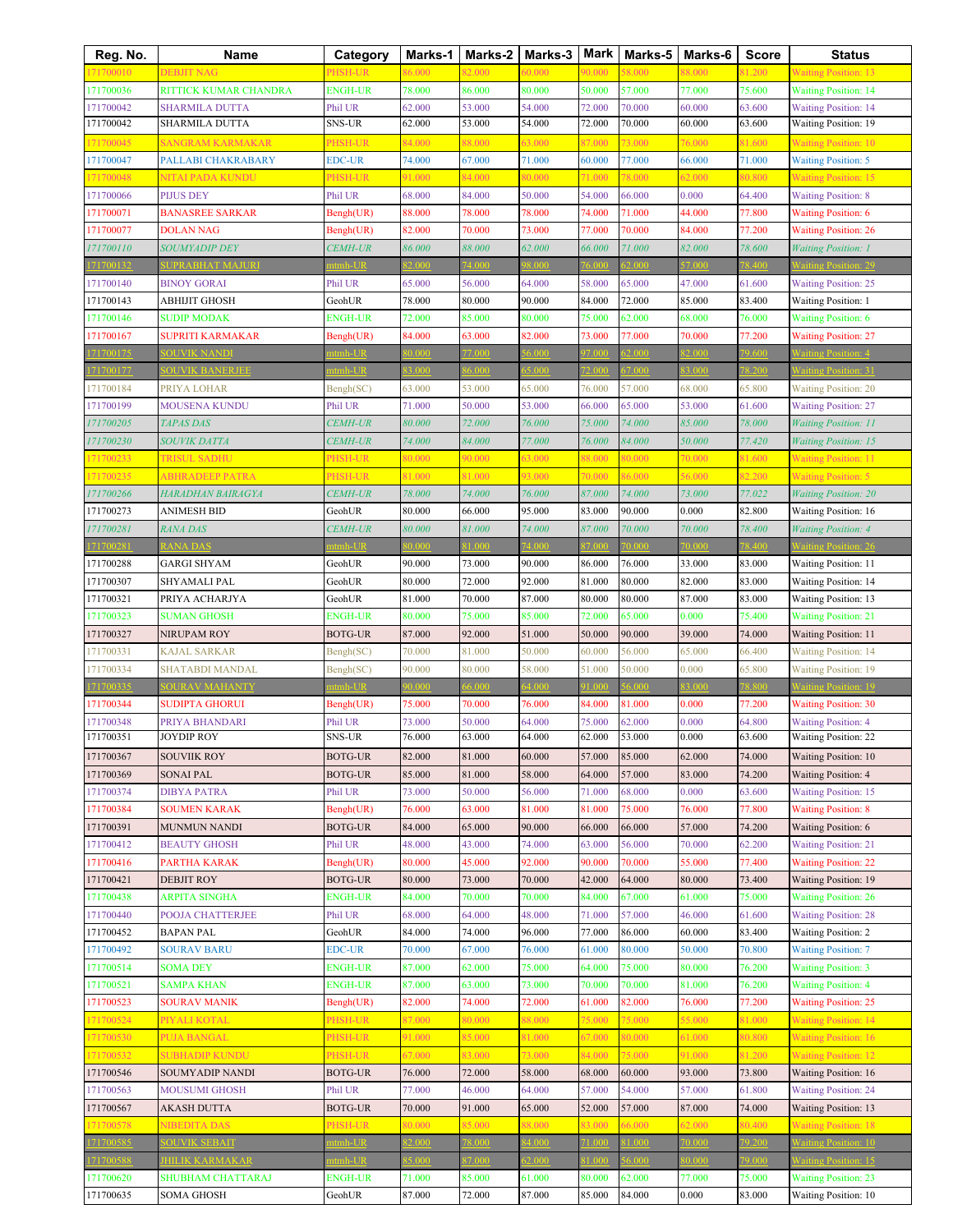| 171700637              | <b>ANKIT SINGHA</b>                         | SNS-UR                      | 70.000           | 67.000           | 58.000           | 58.000           | 64.000           | 62.000           | 64.200           | Waiting Position: 12                                       |
|------------------------|---------------------------------------------|-----------------------------|------------------|------------------|------------------|------------------|------------------|------------------|------------------|------------------------------------------------------------|
| 171700652              | PAROMITA MUKHERJEE                          | BOTG-UR                     | 86.000           | 81.000           | 72.000           | 70.000           | 61.000           | 54.000           | 74.000           | <b>Waiting Position: 12</b>                                |
| 171700679              | <b>ABHIJIT BISWAS</b>                       | Bengh(SC)                   | 70.000           | 62.000           | 70.000           | 67.000           | 74.000           | 45.000           | 68.600           | <b>Waiting Position: 2</b>                                 |
| 171700692              | PALASH KUNDU                                | <b>CEMH-UR</b>              | 77.000           | 70.000           | 68.000           | 91.000           | 80.000           | 73.000           | 78.200           | <b>Waiting Position: 8</b>                                 |
| 71700692               | <b>ALASH KUNDU</b>                          | $mh$ -UR                    | 7.000            | 70.000           | 8.000            |                  | 0.000            | 3.000            | 8200             |                                                            |
| 171700713              | SIPRA MUKHERJEE                             | SNS-UR                      | 76.000           | 55.000           | 60.000           | 70.000           | 56.000           | 50.000           | 63.400           | <b>Waiting Position: 26</b>                                |
| 171700716              | RAKHI MAJUMDAR                              | SNS-UR                      | 65.000           | 54.000           | 66.000           | 63.000           | 55.000           | 71.000           | 64.000           | Waiting Position: 16                                       |
| 171700740              | NABANITA RAKSHIT                            | Bengh(UR)                   | 68.000           | 78.000           | 87.000           | 70.000           | 81.000           | 70.000           | 77.200           | <b>Waiting Position: 28</b>                                |
| 171700747              | RAKHI MONDAL                                | Bengh(UR)                   | 75.000           | 87.000           | 74.000           | 72.000           | 81.000           | 73.000           | 78.000           | <b>Waiting Position: 4</b>                                 |
| 171700770              | <i>SURESH CHAND</i>                         | <b>CEMH-UR</b>              | 84.000           | 90.000           | 75.000           | 64.000           | 48.000           | 74.000           | 77.400           | <b>Waiting Position: 18</b>                                |
| 171700770              | <b>SURESH CHAND</b>                         | zoo-UR                      | 84.000           | 90.000           | 75.000           | 64.000           | 48.000           | 74.000           | 77.400           | Waiting Position: 1                                        |
| 171700782              | ANANYA SUNDAR MALLICK                       | Bengh(SC)                   | 62.000           | 62.000           | 73.000           | 73.000           | 62.000           | 57.000           | 66.400           | <b>Waiting Position: 15</b>                                |
| 171700798              | <b>INDIRA GHOSH</b>                         | Phil UR                     | 74.000           | 52.000           | 64.000           | 76.000           | 60.000           | 0.000            | 65.200           | <b>Waiting Position: 2</b>                                 |
| 171700800              | SHILPA KHAN                                 | Bengh(UR)                   | 74.000           | 74.000           | 80.000           | 75.000           | 85.000           | 0.000            | 77.600           | <b>Waiting Position: 14</b>                                |
| 171700818              | <b>BISWARUP PAN</b>                         | SNS-UR                      | 75.000           | 40.000           | 67.000           | 56.000           | 63.000           | 60.000           | 64.200           | Waiting Position: 13                                       |
| 171700833              | RAHUL DUTTA                                 | Bengh(UR)                   | 77.000           | 70.000           | 70.000           | 91.000           | 80.000           | 38.000           | 77.600           | <b>Waiting Position: 11</b>                                |
| 171700843              | <b>SUSMITA GHOSH</b>                        | <b>EDC-UR</b>               | 80.000           | 56.000           | 64.000           | 70.000           | 84.000           | 61.000           | 71.800           | <b>Waiting Position: 2</b>                                 |
| 171700845              | <b>PUJA PATRA</b>                           | <b>ENGH-UR</b>              | 85.000           | 85.000           | 67.000           | 58.000           | 53.000           | 82.000           | 75.400           | <b>Waiting Position: 19</b>                                |
| 171700878              | <b>RIMPA DEY</b>                            | <b>BOTG-UR</b>              | 80.000           | 84.000           | 58.000           | 56.000           | 73.000           | 76.000           | 74.200           | Waiting Position: 5                                        |
| 171700893              | <b>SANDIP SHIT</b>                          | <b>CEMH-UR</b>              | 77.000           | 75.000           | 81.000           | 70.000           | 92.000           | 62.000           | 78.210           | <b>Waiting Position: 7</b>                                 |
| 71700893               | <b>SANDIP SHIT</b>                          | $tmh-UR$                    | 77.000           | 75.000           | 81.000           | 0.00(            | 2.000            | 52.000           | 78.210           | <b>Waiting Position: 30</b>                                |
| 171700896              | <b>SAHELI GHOSH</b>                         | <b>BOTG-UR</b>              | 84.000           | 88.000           | 52.000           | 60.000           | 86.000           | 44.000           | 74.000           | <b>Waiting Position: 9</b>                                 |
| 71700900               | <b>AMDEB BAG</b>                            | $tmh-UR$                    | 0001             | 6.000            | 6.000            | 5.00(            | 8.000            | 72.000           | 8.400            | Vaiting Position: 28                                       |
| 171700903              | SHATABDI PAL                                | <i><b>CEMH-UR</b></i>       | 87.000           | 83.000           | 63.000           | 82.000           | 61.000           | 72.000           | 77.400           | <b>Waiting Position: 17</b>                                |
| 171700925              | <b>SUSMITA ROY</b>                          | Phil UR                     | 77.000           | 47.000           | 52.000           | 63.000           | 67.000           | 54.000           | 62.600           | <b>Waiting Position: 20</b>                                |
| 171700932              | NIKITA SINHA                                | <b>BOTG-UR</b>              | 80.000           | 80.000           | 72.000           | 60.000           | 55.000           | 88.000           | 74.480           | <b>Waiting Position: 1</b>                                 |
| 171700945              | <b>PRITAM DEY</b>                           | ENGH-UR                     | 86.000           | 72.000           | 83.000           | 76.000           | 61.000           | 45.000           | 75.600           | <b>Waiting Position: 15</b>                                |
| 171700971              | SAJAL PRATIHAR                              | <b>CEMH-UR</b>              | 75.000           | 85.000           | 77.000           | 74.000           | 61.000           | 80.000           | 78.200           | <b>Waiting Position: 9</b>                                 |
| 171701030              | RAHUL TANTI                                 | Bengh(SC)                   | 67.000           | 41.000           | 78.000           | 66.000           | 73.000           | 52.000           | 67.200           | <b>Waiting Position: 6</b>                                 |
| 171701032              | <b>MOUSUMI RAY</b>                          | Bengh(SC)                   | 71.000           | 45.000           | 70.000           | 63.000           | 68.000           | 62.000           | 66.800           | <b>Waiting Position: 11</b>                                |
| 171701040              | SASTI BAIRAGI                               | Phil UR                     | 85.000           | 42.000           | 73.000           | 70.000           | 53.000           | 0.000            | 64.600           | <b>Waiting Position: 7</b>                                 |
| 171701040              | SASTI BAIRAGI                               | SNS-UR                      | 85.000           | 42.000           | 73.000           | 70.000           | 53.000           | 0.000            | 64.600           | Waiting Position: 10                                       |
| 171701041              | AYANAVA MANDAL                              | <b>EDC-UR</b>               | 75.000           | 56.000           | 77.000           | 75.000           | 65.000           | 45.000           | 69.600           | <b>Waiting Position: 10</b>                                |
| 71701042               | <b>ANATI PAL</b>                            | $mh-IIR$                    |                  |                  | 0.000            |                  |                  | 4.000            |                  |                                                            |
| 71701046               | <b>AHUL PAL</b>                             | $tmh-UR$                    | 0.000            | 5.000            | 3.000            | 7.000            | 4.000            | 71,000           | 9002             | aiting Position: 13                                        |
| 71701058               | <b>TUFAN DEY</b>                            | PHSH-UR                     | 87.000           | 61.000           | 66.000           | 88.000           | 30.000           | 90.000           | 82.200           | <b>Waiting Position: 6</b>                                 |
| 171701061              | <b>SUMANA KARAK</b>                         | SNS-UR                      | 75.000           | 50.000           | 61.000           | 57.000           | 63.000           | 62.000           | 63.600           | Waiting Position: 20                                       |
| 71701072               | <b>ARKAPRAVA GOSWAMI</b>                    | $tmh-UIR$                   | 0.000            | 5.000            | 0.000            |                  | 1.000            | 6.000            | 9 5 9 6          | Vaiting Position: 6                                        |
| 171701077              | ARPITA PATRA                                | Bengh(UR)                   | 84.000           | 75.000           | 78.000           | 70.000           | 84.000           | 0.000            | 78.200           | <b>Waiting Position: 1</b>                                 |
| 171701096              | <b>SACHIN GHOSH</b>                         | Bengh(UR)                   | 81.000           | 71.000           | 84.000           | 70.000           | 81.000           | 54.000           | 77.400           | <b>Waiting Position: 19</b>                                |
| 171701100              | DEBOPRIYA ARI                               | zoo-UR                      | 88.000           | 71.000           | 52.000           | 77.000           | 57.000           | 92.000           | 77.000           | Waiting Position: 6                                        |
| 71701126               | <b>BANASHRI LAYEK</b>                       | ntmh-UR                     | 86.000           | 0.000            | 5.000            | 60.000           | 8.000            | 99.000           | 78.600           | <b>Waiting Position: 20</b>                                |
| 171701128              | <b>SHRABANI DUTTA</b>                       | Phil UR                     | 65.000           | 47.000           | 65.000           | 58.000           | 62.000           | 58.000           | 61.600           | <b>Waiting Position: 26</b>                                |
| 171701129              | <b>ANINDITA DAS</b>                         | SNS-UR                      | 57.000           | 80.000           | 50.000           | 67.000           | 60.000           | 60.000           | 64.152           | Waiting Position: 14                                       |
| 171701143              | <b>SAIKAT SARKAR</b>                        | Phil UR                     | 76.000           | 73.000           | 50.000           | 50.000           | 71.000           | 32.000           | 64.000           | <b>Waiting Position: 10</b>                                |
| 171701146              | PAPPU SHARMA                                | <b>SNS-UR</b>               | 50.000           | 53.000           | 71.000           | 70.000           | 68.000           | 66.000           | 65.600           | Waiting Position: 3                                        |
| 171701173              | PRIYA BANERJEE                              | Bengh(UR)                   | 82.000           | 75.000           | 76.000           | 81.000           | 73.000           | 74.000           | 77.600           | <b>Waiting Position: 12</b>                                |
|                        |                                             | <b>EDC-UR</b>               | 70.000           | 62.000           |                  |                  | 63.000           |                  |                  |                                                            |
| 171701179<br>171701182 | <b>PUJA GHOSH</b><br><b>SANKET DAS</b>      | <i><b>CEMH-UR</b></i>       | 75.000           | 73.000           | 81.000<br>67.000 | 78.000<br>80.000 | 74.000           | 62.000<br>90.000 | 70.800<br>78.400 | <b>Waiting Position: 6</b><br><b>Waiting Position: 5</b>   |
| 171701182              | <b>SANKET DAS</b>                           | $t$ mh-UR                   | 75.000           | 73.000           | 7.000            | 0.00(            | 4.000            | 0.000            | 8.400            |                                                            |
| 171701203              |                                             |                             |                  |                  |                  |                  | 70.000           |                  |                  | <b>Waiting Position: 9</b>                                 |
| 171701207              | <b>KARTIK BAIRAGI</b><br><b>SOURAV PAL</b>  | Bengh(SC)<br><b>ENGH-UR</b> | 85.000<br>76.000 | 54.000<br>80.000 | 61.000<br>64.000 | 65.000<br>76.000 | 50.000           | 0.000<br>82.000  | 67.000<br>75.600 |                                                            |
|                        |                                             |                             |                  |                  |                  |                  |                  |                  |                  | <b>Waiting Position: 11</b>                                |
| 171701211<br>71701252  | <b>AKASH DEY</b><br><b>OUSTAV BISWAS</b>    | PHSH-UR<br>$tanh-UR$        | 74.000<br>33.000 | 81.000<br>35.000 | 78.000<br>72.000 | 92.000<br>5.000  | 87.000<br>8.000  | 71.000<br>80.000 | 82.400<br>78.804 | <b>Waiting Position: 2</b><br><b>Vaiting Position: 18</b>  |
|                        |                                             |                             |                  |                  |                  |                  |                  |                  |                  |                                                            |
| 171701264<br>171701268 | <b>SOUVIK GHOSH</b><br><b>DOLAN GHOSH</b>   | <b>ENGH-UR</b><br>SNS-UR    | 77.000<br>62.000 | 85.000<br>55.000 | 67.000<br>85.000 | 73.000<br>68.000 | 74.000<br>67.000 | 60.000<br>0.000  | 75.200<br>65.378 | <b>Waiting Position: 22</b><br>Waiting Position: 4         |
|                        |                                             |                             |                  |                  |                  |                  |                  |                  |                  |                                                            |
| 171701296              | <b>CHANDIDAS KUNDU</b>                      | <b>ENGH-UR</b>              | 75.000           | 78.000           | 68.000           | 80.000           | 60.000           | 74.000           | 75.000           | <b>Waiting Position: 25</b>                                |
| 171701313              | RENUKA BAGDI                                | Bengh(SC)                   | 72.000           | 56.000           | 51.000           | 73.000           | 80.000           | 54.000           | 67.000           | <b>Waiting Position: 10</b>                                |
| 171701316              | PRASENJIT DANA                              | <b>CEMH-UR</b>              | 76.000           | 76.000           | 80.000           | 68.000           | 90.000           | 60.000           | 77.220           | <b>Waiting Position: 19</b>                                |
| 171701317              | ANURADHA KARMAKAR                           | Phil UR                     | 75.000<br>75.000 | 58.000<br>58.000 | 57.000<br>57.000 | 64.000           | 62.000           | 61.000           | 64.000           | <b>Waiting Position: 9</b>                                 |
| 171701317              |                                             |                             |                  |                  |                  | 64.000           | 62.000           | 61.000           | 64.000           | Waiting Position: 15                                       |
|                        | ANURADHA KARMAKAR                           | <b>SNS-UR</b>               |                  |                  |                  |                  |                  |                  |                  |                                                            |
| 171701328              | <b>SWATI NANDI</b>                          | ntmh-UR                     | 35.000           | 84.000           | 6,000            | 7.000            | 6.000            | 53.000           | 79.600           | <b>Waiting Position: 5</b>                                 |
| 171701355              | <b>SHARMISTHA MONDAL</b>                    | ntmh-UR                     | 87.000           | 84.000           | 43.000           | 5.000            | 72.000           | 79.000           | 79.400           | <b>Waiting Position: 7</b>                                 |
| 171701364              | <b>SUMANA BARIK</b>                         | <b>ENGH-UR</b>              | 80.000           | 67.000           | 70.000           | 80.000           | 70.000           | 80.000           | 76.000           | <b>Waiting Position: 8</b>                                 |
| 171701370<br>171701401 | <b>AMIT KUMAR DEY</b><br><b>BIJOY BAURI</b> | Bengh(UR)<br>Bengh(SC)      | 85.000<br>74.000 | 70.000<br>62.000 | 90.000<br>61.000 | 75.000<br>65.000 | 68.000<br>70.000 | 55.000<br>0.000  | 77.600<br>66.400 | <b>Waiting Position: 13</b><br><b>Waiting Position: 17</b> |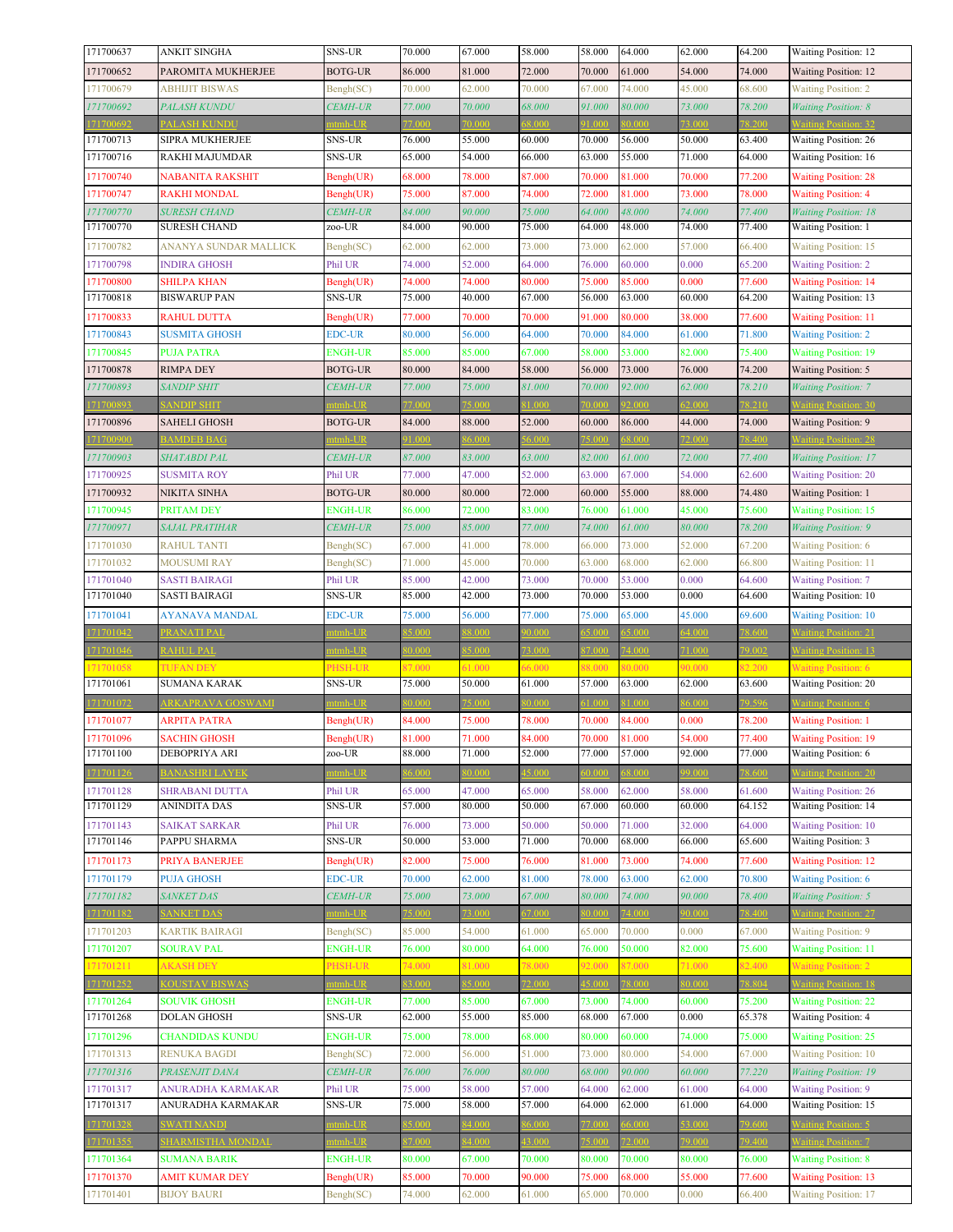| 171701429              | <b>TANUSREE PATRA</b>                     | Bengh(UR)                       | 74.000           | 51.000           | 90.000           | 80.000           | 75.000           | 70.000           | 77.800           | <b>Waiting Position: 9</b>                                 |
|------------------------|-------------------------------------------|---------------------------------|------------------|------------------|------------------|------------------|------------------|------------------|------------------|------------------------------------------------------------|
| 171701440              | NURJAHAN KHATUN                           | Phil UR                         | 75.000           | 52.000           | 72.000           | 66.000           | 54.000           | 53.000           | 64.000           | <b>Waiting Position: 11</b>                                |
| 171701446              | <b>SOUVIK CHATTERJEE</b>                  | Phil UR                         | 67.000           | 57.000           | 58.000           | 71.000           | 70.000           | 0.000            | 64.600           | <b>Waiting Position: 6</b>                                 |
| 171701446              | SOUVIK CHATTERJEE                         | <b>SNS-UR</b>                   | 67.000           | 57.000           | 58.000           | 71.000           | 70.000           | 0.000            | 64.600           | <b>Waiting Position: 9</b>                                 |
| 171701459              | <b>SAHADEB GHORUI</b>                     | Phil UR                         | 61.000           | 43.000           | 72.000           | 51.000           | 66.000           | 57.000           | 61.400           | <b>Waiting Position: 30</b>                                |
| 171701463              | <b>SOUMIK BANERJEE</b>                    | <b>CEMH-UR</b>                  | 87.000           | 76.000           | 93.000           | 68.000           | 68.000           | 44.000           | 78.400           | <b>Waiting Position: 6</b>                                 |
| 71701467               | <b>ARPITA PANDA</b>                       | $mh$ -I IR                      | 5 000            | 77.000           | 7.000            |                  | 5.000            | 3.000            | 79.000           |                                                            |
| 171701481              | KOYEL KUNDU                               | Bengh(UR)                       | 73.000           | 58.000           | 84.000           | 92.000           | 80.000           | 54.000           | 77.400           | <b>Waiting Position: 21</b>                                |
| 171701492              | <b>TAPAS PAL</b>                          | Bengh(UR)                       | 82.000           | 45.000           | 81.000           | 78.000           | 67.000           | 83.000           | 78.200           | <b>Waiting Position: 3</b>                                 |
| 171701503              | SOUVIK CHAKRABORTY                        | <b>ENGH-UR</b>                  | 76.000           | 81.000           | 71.000           | 75.000           | 72.000           | 0.000            | 75.000           | <b>Waiting Position: 28</b>                                |
| 171701539              | DIBYENDU PAL                              | GeohUR                          | 81.000           | 76.000           | 85.000           | 83.000           | 90.000           | 0.000            | 83.000           | <b>Waiting Position: 12</b>                                |
| 171701542              | <b>RITA PAL</b>                           | GeohUR                          | 80.000           | 68.000           | 95.000           | 74.000           | 81.000           | 86.000           | 83.200           | <b>Waiting Position: 3</b>                                 |
| 71701554               | SUDIPA SEN                                | PHSH-UR                         | 93.000           | 84.000           | 54.000           | 76.000           | 70.000           | 88.000           | 82.200           | <b>Waiting Position: 4</b>                                 |
| 171701556              | PUJA AKHULI                               | zoo-UR                          | 90.000           | 86.000           | 58.000           | 58.000           | 92.000           | 53.000           | 76.800           | <b>Waiting Position: 11</b>                                |
| 171701559<br>171701559 | <b>SUMANA LAHA</b><br>SUMANA LAHA         | Phil UR<br><b>SNS-UR</b>        | 66.000<br>66.000 | 58.000<br>58.000 | 60.000<br>60.000 | 74.000<br>74.000 | 65.000<br>65.000 | 0.000<br>0.000   | 64.600<br>64.600 | <b>Waiting Position: 5</b><br><b>Waiting Position: 8</b>   |
|                        |                                           |                                 |                  |                  |                  |                  |                  |                  |                  |                                                            |
| 171701603              | ANIRBAN CHOWDHURY                         | GeohUR                          | 84.000           | 80.000           | 87.000           | 86.000           | 78.000           | 73.000           | 83.000           | <b>Waiting Position: 7</b>                                 |
| 171701607<br>171701631 | PAPAI DEY<br><b>SHAMPA SARKAR</b>         | <b>BOTG-UR</b><br><b>EDC-UR</b> | 74.000<br>74.000 | 62.000<br>51.000 | 70.000<br>68.000 | 91.000<br>85.000 | 75.000<br>70.000 | 37.000<br>0.000  | 74.400<br>69.600 | <b>Waiting Position: 2</b><br><b>Waiting Position: 9</b>   |
| 171701645              | SOUVIK DATTA                              | SNS-UR                          | 73.000           | 51.000           | 80.000           | 61.000           | 57.000           | 0.000            | 64.400           | <b>Waiting Position: 11</b>                                |
| 171701651              | <b>AMITA GHOSH</b>                        | <b>EDC-UR</b>                   | 78.000           | 68.000           | 55.000           | 74.000           | 65.000           | 72.000           | 71.400           | <b>Waiting Position: 4</b>                                 |
| 171701655              | <b>PUSPENDU ROY</b>                       | <b>ENGH-UR</b>                  | 78.000           | 58.000           | 90.000           | 70.000           | 70.000           | 70.000           | 75.600           | <b>Waiting Position: 17</b>                                |
| 171701678              | <b>DEBJANI SASMAL</b>                     | <b>EDC-UR</b>                   | 68.000           | 50.000           | 82.000           | 68.000           | 75.000           | 66.000           | 71.800           | <b>Waiting Position: 1</b>                                 |
| 171701690              | <b>MADHUMITA DAS</b>                      | Bengh(UR)                       | 86.000           | 71.000           | 80.000           | 76.000           | 50.000           | 73.000           | 77.200           | <b>Waiting Position: 23</b>                                |
| 171701743              | SHIBASISH SARKAR                          | zoo-UR                          | 83.000           | 81.000           | 81.000           | 64.000           | 60.000           | 76.000           | 77.000           | <b>Waiting Position: 5</b>                                 |
| 171701754              | MUNIA GHOSH                               | <b>SNS-UR</b>                   | 65.000           | 42.000           | 67.000           | 73.000           | 80.000           | 44.000           | 65.800           | <b>Waiting Position: 1</b>                                 |
| 171701775              | SAURAV MANDAL                             | Phil UR                         | 63.000           | 45.000           | 63.000           | 68.000           | 60.000           | 63.000           | 63.400           | <b>Waiting Position: 17</b>                                |
| 171701778              | SONALI GUPTA                              | <b>BOTG-UR</b>                  | 83.000           | 81.000           | 90.000           | 62.000           | 55.000           | 42.000           | 74.200           | <b>Waiting Position: 8</b>                                 |
| 71701782               | <b>RIMA SEN</b>                           | PHSH-UR                         | 87.000           | 88.000           | 54.000           | 73.000           | 57.000           | 94.000           | 81.800           | <b>Waiting Position: 8</b>                                 |
| 171701797              | <b>SANJIT BAURI</b>                       | Bengh(SC)                       | 72.000           | 54.000           | 70.000           | 55.000           | 71.000           | 67.000           | 67.000           | <b>Waiting Position: 8</b>                                 |
| 171701799              | PRADYUT BAURI                             | Bengh(SC)                       | 80.000           | 56.000           | 67.000           | 60.000           | 66.000           | 60.000           | 66.600           | <b>Waiting Position: 12</b>                                |
| 71701815               | NKITA RAKSHIT                             | $mh-UR$                         | 1.000            | 37.000           | 4.000            |                  | 5.000            | 000 <sub>0</sub> | 78.400           | <b>Vaiting Position: 24</b>                                |
| 171701817              | SAYANI RUDRA                              | Bengh(UR)                       | 75.000           | 74.000           | 85.000           | 78.000           | 74.000           | 48.000           | 77.200           | <b>Waiting Position: 24</b>                                |
| 171701835              | <b>BARUN PAL</b>                          | PHSH-UR                         | 83.000           | 71.000           | 72.000           | 95.000           | 81.000           | 66.000           | 80.400           | <b>Waiting Position: 19</b>                                |
| 71701836               | SHAMPA MONDAL                             | PHSH-UR                         | 87.000           | 74.000           | 88.000           | 82.000           | 81.000           | 67.000           | 82.400           | <b>Waiting Position: 3</b>                                 |
| 171701839              | NANDINI KUNDU                             | SNS-UR                          | 55.000           | 55.000           | 77.000           | 74.000           | 63.000           | 54.000           | 64.800           | <b>Waiting Position: 7</b>                                 |
| 171701844              | SATYAM MANDAL                             | zoo-UR                          | 70.000           | 80.000           | 94.000           | 81.000           | 61.000           | 52.000           | 77.200           | <b>Waiting Position: 3</b>                                 |
| 171701851              | DEBAPRASAD SAHU                           | tmh-UR                          | 37.000           | 81.000           | 58.000           | 5.000            | 5.000            | 5.000            | 79.200           | <b>Waiting Position: 9</b>                                 |
| 71701853               | <b>NILANJANA NANDI</b>                    | $t$ mh-UR                       | 6.000            | 34.000           | 3.000            | 8.000            | 7.000            | 3.000            | 79.600           | <b>Vaiting Position: 2</b>                                 |
| 171701873              | <b>SILPA KUNDU</b>                        | GeohUR                          | 87.000           | 72.000           | 82.000           | 76.000           | 84.000           | 85.000           | 82.800           | Waiting Position: 18                                       |
| 171701880              | <b>DIPALI GORAI</b>                       | <b>BOTG-UR</b><br>$tmh-UR$      | 80.000           | 75.000           | 77.000           | 63.000           | 53.000           | 75.000           | 74.000           | <b>Waiting Position: 14</b>                                |
| 71701906<br>171701907  | <b>YON CHATTERJEE</b><br>PRATIK SUTRADHAR | <b>CEMH-UR</b>                  | 5.000<br>87.000  | 37.000<br>88.000 | 7.000<br>65.000  | 5.00(<br>65.000  | 4.000<br>64.000  | 0.000<br>84.000  | 79.000<br>77.800 | <b>Vaiting Position: 16</b><br><b>Waiting Position: 14</b> |
| 171701909              | SAMAPTI MONDAL                            | zoo-UR                          | 80.000           | 85.000           | 56.000           | 67.000           | 63.000           | 90.000           | 77.000           | <b>Waiting Position: 4</b>                                 |
| 171701912              | <b>SUMANA DEY</b>                         | Phil UR                         | 80.000           | 54.000           | 47.000           | 55.000           | 58.000           | 70.000           | 63.400           | <b>Waiting Position: 16</b>                                |
| 171701912              | <b>SUMANA DEY</b>                         | SNS-UR                          | 80.000           | 54.000           | 47.000           | 55.000           | 58.000           | 70.000           | 63.400           | Waiting Position: 25                                       |
|                        |                                           |                                 |                  |                  |                  |                  |                  |                  |                  |                                                            |
| 171701923              | <b>SWARNABALA LO</b>                      | Bengh(UR)                       | 75.000           | 67.000           | 84.000           | 76.000           | 82.000           | 74.000           | 78.200           | <b>Waiting Position: 2</b>                                 |
|                        |                                           |                                 |                  |                  |                  |                  |                  |                  |                  |                                                            |
| 171701926              | PRIYANKA GARAI                            | Phil UR                         | 70.000           | 53.000           | 70.000           | 65.000           | 50.000           | 58.000           | 63.200           | <b>Waiting Position: 18</b>                                |
| 171701934              | <b>INDRAJIT DAS</b>                       | SNS-UR                          | 53.000           | 57.000           | 65.000           | 52.000           | 82.000           | 60.000           | 62.766           | <b>Waiting Position: 28</b>                                |
| 171701935              | <b>INDRAJIT MONDAL</b>                    | SNS-UR                          | 45.000           | 67.000           | 52.000           | 81.000           | 73.000           | 0.000            | 63.600           | <b>Waiting Position: 23</b>                                |
|                        |                                           |                                 |                  |                  |                  |                  |                  |                  |                  |                                                            |
| 171701950              | <b>SUMAN BANERJEE</b>                     | zoo-UR                          | 90.000           | 85.000           | 90.000           | 65.000           | 58.000           | 47.000           | 76.824           | <b>Waiting Position: 7</b>                                 |
| 171701959              | SUBRATA CHATTARAJ                         | SNS-UR                          | 61.000           | 68.000           | 84.000           | 65.000           | 47.000           | 0.000            | 65.000           | Waiting Position: 6                                        |
|                        |                                           |                                 |                  |                  |                  |                  |                  |                  |                  |                                                            |
| 171701987              | RIYA DARIPA                               | SNS-UR                          | 60.000           | 64.000           | 73.000           | 54.000           | 67.000           | 0.000            | 63.600           | <b>Waiting Position: 24</b>                                |
|                        |                                           |                                 |                  |                  |                  |                  |                  |                  |                  |                                                            |
| 171701997              | MOYNUDDIN MALLIK                          | Phil UR                         | 76.000           | 60.000           | 64.000           | 65.000           | 62.000           | 0.000            | 65.400           | <b>Waiting Position: 1</b>                                 |
| 171702012              | PINAKI SINGHA                             | zoo-UR                          | 80.000           | 83.000           | 58.000           | 81.000           | 67.000           | 73.000           | 76.800           | <b>Waiting Position: 9</b>                                 |
|                        |                                           |                                 |                  |                  |                  |                  |                  |                  |                  |                                                            |
| 171702014              | PAPAN BAIRAGI                             | Bengh(SC)                       | 80.000           | 44.000           | 80.000           | 71.000           | 57.000           | 0.000            | 66.400           | <b>Waiting Position: 16</b>                                |
|                        |                                           |                                 |                  |                  |                  |                  |                  |                  |                  |                                                            |
| 171702034              | <b>SUPRIYO MUSIB</b>                      | <b>EDC-UR</b>                   | 70.000           | 57.000           | 73.000           | 70.000           | 83.000           | 61.000           | 71.400           | <b>Waiting Position: 3</b>                                 |
| 171702054              | <b>RAHUL DAS</b>                          | Bengh(UR)                       | 84.000           | 67.000           | 78.000           | 86.000           | 74.000           | 45.000           | 77.800           | <b>Waiting Position: 7</b>                                 |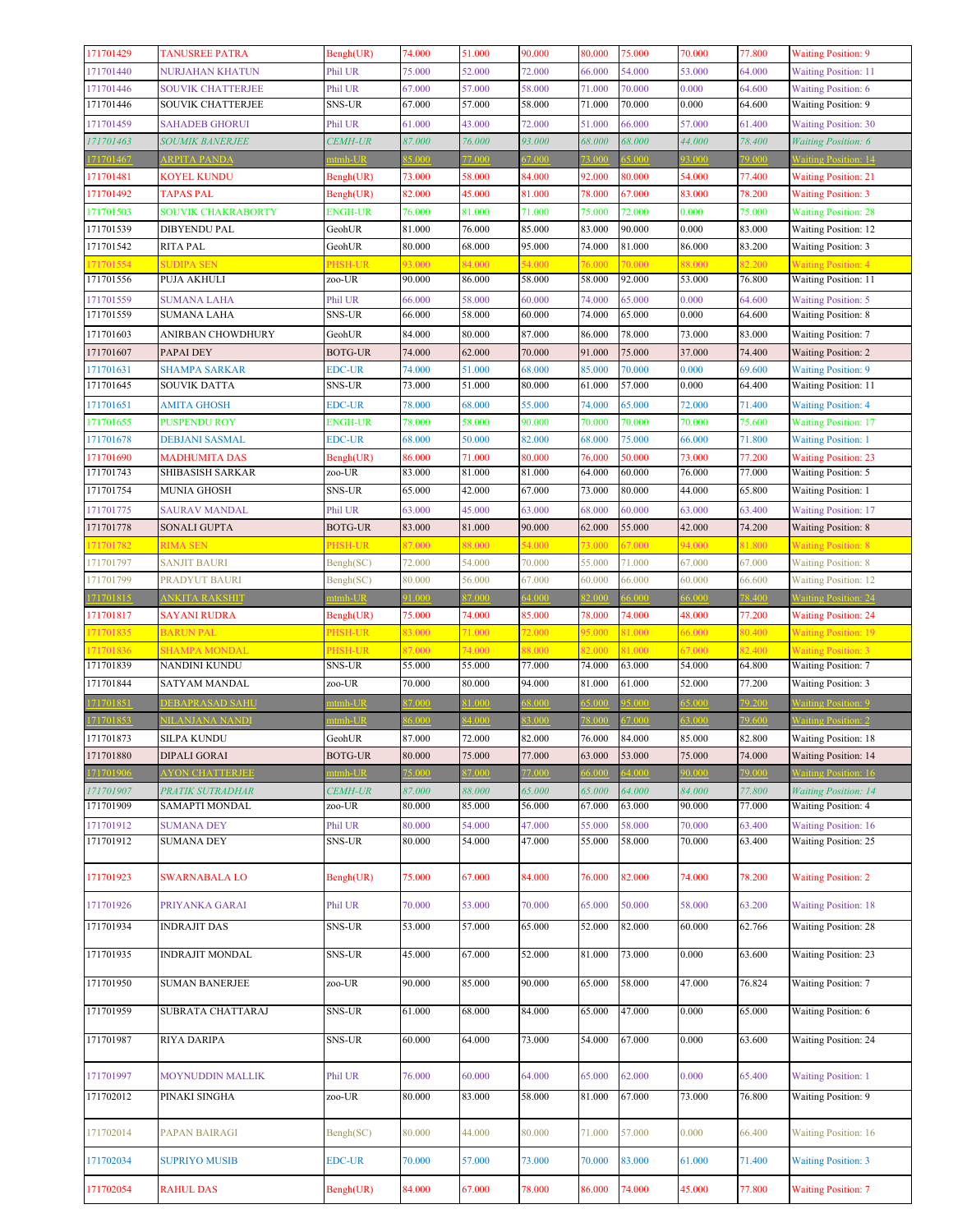| 171702069 | <b>ADITYA MAJHI</b>     | Bengh(SC)      | 63.000 | 45.000 | 64.000 | 68.000 | 68.000 | 75.000 | 67.600 | <b>Waiting Position: 5</b>  |
|-----------|-------------------------|----------------|--------|--------|--------|--------|--------|--------|--------|-----------------------------|
| 171702094 | <b>ASIM SHIT</b>        | GeohUR         | 85.000 | 67.000 | 90.000 | 88.000 | 78.000 | 74.000 | 83.000 | Waiting Position: 8         |
| 171702103 | <b>SUVOJIT MAJI</b>     | SNS-UR         | 70.000 | 68.000 | 70.000 | 66.000 | 61.000 | 53.000 | 65.660 | <b>Waiting Position: 2</b>  |
| 171702128 | PRIYANKA MUKHERJEE      | <b>ENGH-UR</b> | 71.000 | 80.000 | 67.000 | 81.000 | 81.000 | 47.000 | 76.000 | <b>Waiting Position: 7</b>  |
| 171702144 | <b>SOUGATA NANDI</b>    | <b>CEMH-UR</b> | 83.000 | 80.000 | 74.000 | 86.000 | 70.000 | 54.000 | 78.600 | <b>Waiting Position: 2</b>  |
| 71702144  | <b>SOUGATA NANDI</b>    | $tmh-UR$       | 3.000  | 0.0001 | 74.000 | 6.000  | 70.000 | 4.000  | 78.600 | Vaiting Position: 22        |
| 71702147  | <b>UBHAJIT KUNDU</b>    | $tmh-UR$       | 3.000  | 6.000  | 0.000  | 6.000  | 70.000 | 63.000 | 9.600  | Vaiting Position: 3         |
| 171702150 | MAMATA MAHATO           | SNS-UR         | 70.000 | 48.000 | 58.000 | 66.000 | 65.000 | 60.000 | 63.800 | Waiting Position: 18        |
| 171702155 | ANIRBAN GOSWAMI         | <b>ENGH-UR</b> | 87.000 | 65.000 | 75.000 | 70.000 | 84.000 | 0.000  | 76.200 | <b>Waiting Position: 1</b>  |
| 171702160 | DAYAMAY BAG             | Bengh(SC)      | 85.000 | 64.000 | 74.000 | 55.000 | 65.000 | 51.000 | 68.600 | <b>Waiting Position: 1</b>  |
| 171702161 | <b>JULI DEY</b>         | <b>ENGH-UR</b> | 82.000 | 68.000 | 70.000 | 82.000 | 86.000 | 0.000  | 76.048 | <b>Waiting Position: 5</b>  |
| 171702169 | PURABI CHAKRABORTY      | SNS-UR         | 70.000 | 51.000 | 60.000 | 68.000 | 64.000 | 56.000 | 63.600 | Waiting Position: 21        |
| 171702170 | SAMAPIKA CHAKRABORTY    | <b>BOTG-UR</b> | 88.000 | 90.000 | 84.000 | 52.000 | 57.000 | 48.000 | 74.200 | <b>Waiting Position: 7</b>  |
| 171702209 | SUBRATA NANDI           | GeohUR         | 74.000 | 78.000 | 88.000 | 86.000 | 83.000 | 80.000 | 83.000 | Waiting Position: 9         |
| 171702257 | <b>SOURAV CHOWDHURY</b> | <b>ENGH-UR</b> | 88.000 | 76.000 | 85.000 | 67.000 | 62.000 | 0.000  | 75.600 | <b>Waiting Position: 12</b> |
| 171702311 | <b>SOMNATH KUNDU</b>    | PHSH-UR        | 80.000 | 80.000 | 54.000 | 90.000 | 68.000 | 83.000 | 80.200 | <b>Waiting Position: 20</b> |
| 171702326 | <b>SUKANTA ROY</b>      | Bengh(SC)      | 55.000 | 63.000 | 71.000 | 64.000 | 78.000 | 45.000 | 66.200 | <b>Waiting Position: 18</b> |
| 171702341 | <b>SUMAN DALUI</b>      | Bengh(SC)      | 65.000 | 54.000 | 70.000 | 66.000 | 72.000 | 63.000 | 67.200 | <b>Waiting Position: 7</b>  |
| 171702352 | MANASI MANDAL           | GeohUR         | 88.000 | 70.000 | 92.000 | 84.000 | 80.000 | 0.000  | 82.800 | Waiting Position: 15        |
| 171702364 | <b>DEVJANI ROY</b>      | SNS-UR         | 57.000 | 60.000 | 71.000 | 65.000 | 60.000 | 47.000 | 62.600 | Waiting Position: 29        |
| 171702365 | <b>RIMPA DEULAY</b>     | Phil UR        | 80.000 | 46.000 | 65.000 | 60.000 | 57.000 | 42.000 | 61.600 | <b>Waiting Position: 29</b> |
| 171702369 | <b>SUBHAJIT GHOSH</b>   | Phil UR        | 62.000 | 50.000 | 76.000 | 67.000 | 64.000 | 0.000  | 63.800 | <b>Waiting Position: 12</b> |
| 171702378 | <b>ARIJIT ROY</b>       | <b>CEMH-UR</b> | 86.000 | 88.000 | 70.000 | 50.000 | 70.000 | 82.000 | 78.408 | <b>Waiting Position: 3</b>  |
| 71702378  | <b>ARIJIT ROY</b>       | atmh-UR        | 6.000  | 8.000  | 70.000 | 0.000  | 70.000 | 32.000 | 78.408 | <b>Vaiting Position: 23</b> |
| 171702380 | <b>RAJIB SAM</b>        | GeohUR         | 85.000 | 62.000 | 86.000 | 88.000 | 90.000 | 67.000 | 83.200 | Waiting Position: 5         |
| 171702386 | KARTIK GHOSH            | Bengh(UR)      | 78.000 | 71.000 | 80.000 | 85.000 | 76.000 | 0.000  | 78.000 | <b>Waiting Position: 5</b>  |
| 171702396 | <b>RAHUL KARAK</b>      | ntmh-UR        | 77.000 | 59.000 | 2.000  | 4.000  | 93.000 | 82.000 | 78.988 | <b>Waiting Position: 17</b> |
| 171702401 | <b>SOHAN DAS</b>        | <b>BOTG-UR</b> | 73.000 | 81.000 | 86.000 | 56.000 | 75.000 | 60.000 | 74.250 | Waiting Position: 3         |
| 171702415 | <b>SUPRIYO SATPATHI</b> | <b>ENGH-UR</b> | 88.000 | 92.000 | 77.000 | 56.000 | 68.000 | 55.000 | 75.438 | <b>Waiting Position: 18</b> |
| 171702438 | <i>ANIRBAN DAS</i>      | <b>CEMH-UR</b> | 86.000 | 91.000 | 58.000 | 72.000 | 44.000 | 80.000 | 77.400 | <b>Waiting Position: 16</b> |
| 171702442 | <b>SASTHI DHUA</b>      | Bengh(UR)      | 74.000 | 64.000 | 83.000 | 80.000 | 87.000 | 0.000  | 77.600 | <b>Waiting Position: 15</b> |
| 171702447 | <b>SOUMIK BISWAS</b>    | PHSH-UR        | 80.000 | 82.000 | 86.000 | 80.000 | 84.000 | 81.000 | 81.774 | Waiting Position: 9         |
| 171702448 | <b>SWADESH NANDI</b>    | <b>ENGH-UR</b> | 75.000 | 63.000 | 80.000 | 84.000 | 73.000 | 67.000 | 75.800 | <b>Waiting Position: 10</b> |
| 171702476 | PRIYANKA CHATTERJEE     | <b>ENGH-UR</b> | 90.000 | 84.000 | 73.000 | 70.000 | 60.000 | 50.000 | 75.400 | <b>Waiting Position: 20</b> |
| 171702506 | <b>APURBA DIGER</b>     | Bengh(SC)      | 70.000 | 67.000 | 65.000 | 70.000 | 61.000 | 53.000 | 66.600 | <b>Waiting Position: 13</b> |
| 171702527 | <b>SAIKAT KHAN</b>      | <b>ENGH-UR</b> | 80.000 | 70.000 | 87.000 | 76.000 | 62.000 | 53.000 | 75.000 | <b>Waiting Position: 27</b> |
| 171702530 | SUBHAM KARMAKAR         | GeohUR         | 85.000 | 60.000 | 84.000 | 88.000 | 83.000 | 76.000 | 83.200 | <b>Waiting Position: 6</b>  |
| 171702541 | PRITAM ROY              | <b>ENGH-UR</b> | 81.000 | 84.000 | 51.000 | 58.000 | 60.000 | 92.000 | 75.000 | <b>Waiting Position: 24</b> |
| 171702561 | <b>SUMAN MISHRA</b>     | SNS-UR         | 80.000 | 57.000 | 82.000 | 50.000 | 44.000 | 0.000  | 62.600 | <b>Waiting Position: 30</b> |
| 171702566 | PAMPI PAL               | Phil UR        | 54.000 | 55.000 | 60.000 | 72.000 | 78.000 | 50.000 | 63.800 | <b>Waiting Position: 13</b> |
| 171702566 | PAMPI PAL               | SNS-UR         | 54.000 | 55.000 | 60.000 | 72.000 | 78.000 | 50.000 | 63.800 | <b>Waiting Position: 17</b> |